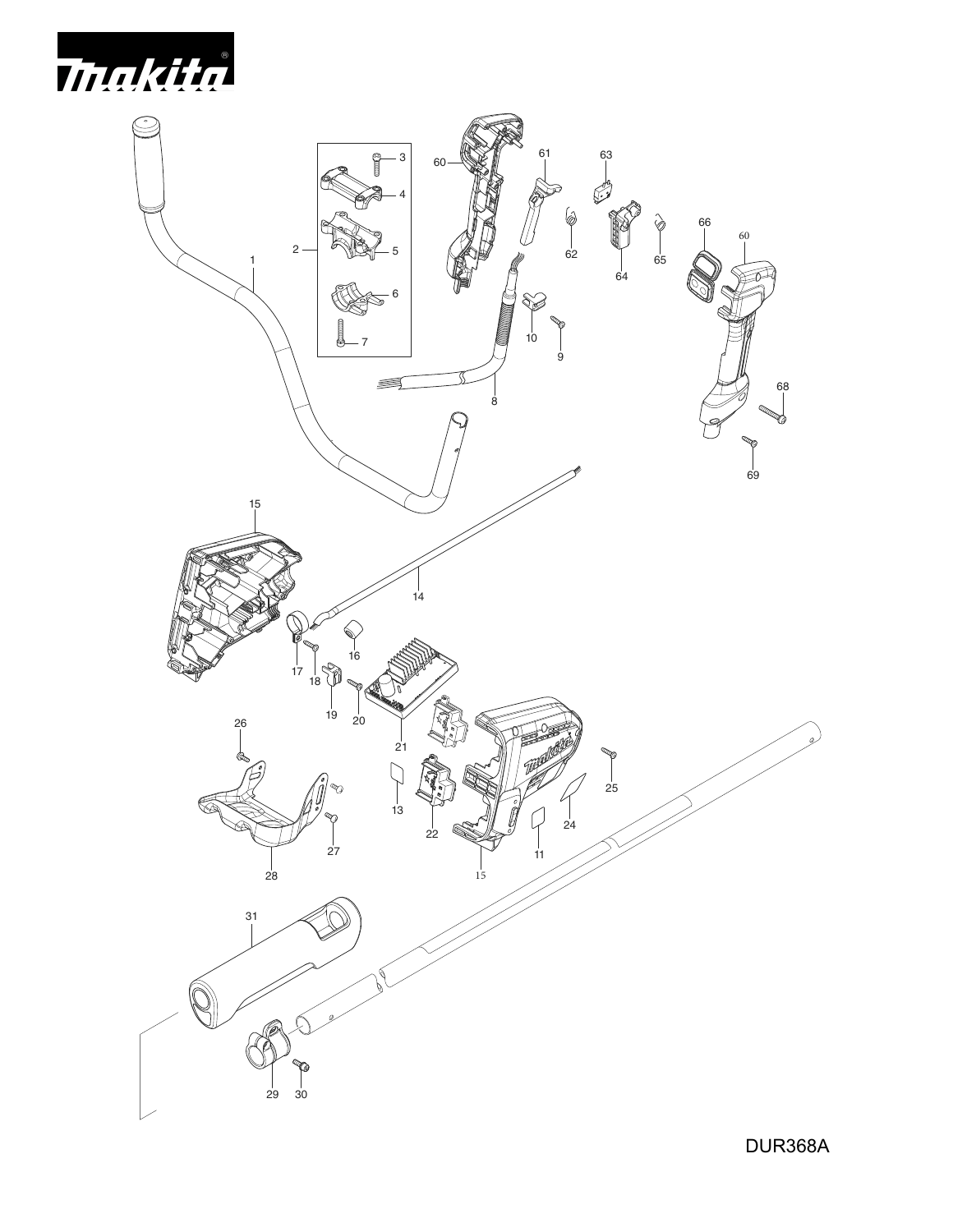

DUR368A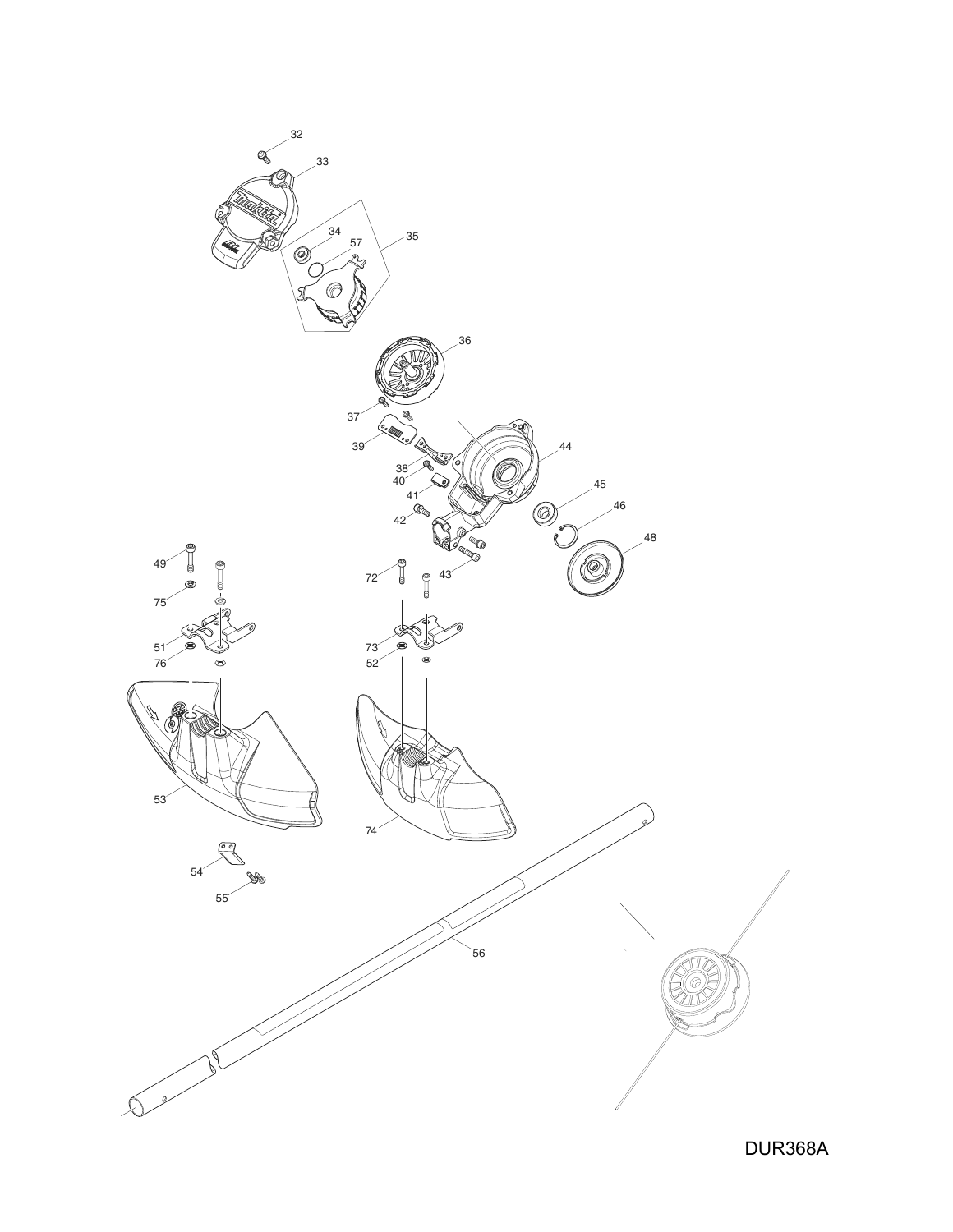| Item No. | <b>Type</b> | Sub  | Part No.             | <b>Description</b>          | Qty            | Unit       |
|----------|-------------|------|----------------------|-----------------------------|----------------|------------|
| 001      |             |      | 140L83-1             | <b>HANDLE 19 COMPLETE</b>   | $\mathbf{1}$   | PC.        |
| 002      |             |      | 135395-3             | <b>HANDLE HOLDER ASS'Y</b>  | 1              | PC.        |
|          |             | INC. |                      | Item No. 3-7                |                |            |
| 003      |             |      | 922241-7             | HEX. SOCKET HEAD BOLT M5X25 | 4              | PC.        |
| 004      |             |      | 318272-6             | <b>HANDLE HOLDER 1</b>      | 1              | PC.        |
| 005      |             |      | 318273-4             | <b>HANDLE HOLDER 2</b>      | 1              | PC.        |
| 006      |             |      | 318274-2             | <b>HANDLE HOLDER 3</b>      | 1              | PC.        |
| 007      |             |      | 922251-4             | HEX. SOCKET HEAD BOLT M5X30 | $\overline{c}$ | PC.        |
| 008      |             |      | 699118-8             | POWER SUPPLY CORD UNIT      | 1              | PC.        |
| 009      |             |      | 266326-2             | <b>TAPPING SCREW 4X18</b>   | 1              | PC.        |
| 010      |             |      | 687260-7             | <b>STRAIN RELIEF</b>        | 1              | PC.        |
| 013      |             |      | 855V64-9             | DUR368A SERIAL NO. LABEL    | 1              | PC.        |
| 014      |             |      | 699067-9             | POWER SUPPLY CORD UNIT      | 1              | PC.        |
| 015      |             |      | 183L33-3             | <b>HOUSING SET</b>          | 1              | <b>SET</b> |
|          |             | INC. | 263005-3             | <b>RUBBER PIN 6</b>         | 4              | PC.        |
|          |             | INC. | 252126-6             | HEX. LOCKING NUT M4-7       | 3              | PC.        |
|          |             |      | 346248-3             | CLAMP <sub>24</sub>         | 1              | PC.        |
| 017      |             |      |                      | <b>TAPPING SCREW 4X18</b>   | 1              | PC.        |
| 018      |             |      | 266326-2<br>687260-7 |                             | 1              | PC.        |
| 019      |             |      |                      | <b>STRAIN RELIEF</b>        |                |            |
| 020      |             |      | 266326-2             | <b>TAPPING SCREW 4X18</b>   | 1              | PC.        |
| 021      |             |      | 620B09-4             | <b>CONTROLLER</b>           | 1              | PC.        |
| 022      |             |      | 644808-8             | <b>TERMINAL</b>             | $\overline{2}$ | PC.        |
| 024      |             |      | 855V55-0             | DUR368A NAME PLATE          | 1              |            |
| 025      |             |      | 266326-2             | <b>TAPPING SCREW 4X18</b>   | $\overline{7}$ | PC.        |
| 026      |             |      | 251314-2             | + SCREW M4X12               | 1              | PC.        |
| 027      |             |      | 251314-2             | + SCREW M4X12               | $\overline{c}$ | PC.        |
| 028      |             |      | 346858-6             | <b>BATTERY GUARD</b>        | 1              | PC.        |
| 029      |             |      | 168478-4             | <b>HANGER</b>               | 1              | PC.        |
| 030      |             |      | 922228-9             | H.S.H.BOLT M5X18 WITH WR    | 1              | PC.        |
| 031      |             |      | 424463-0             | <b>CUSHION</b>              | 1              | PC.        |
| 032      |             |      | 911233-1             | PAN HEAD SCREW M5X20        | 3              | PC.        |
| 033      |             |      | 455626-7             | <b>TOP COVER</b>            | 1              | PC.        |
| 034      | 2           |      | 210269-0             | <b>BALL BEARING 607ZZ</b>   | 1              | PC.        |
| 035      | 1           |      | 529146-8             | <b>STATOR ASS'Y</b>         | 1              | PC.        |
|          |             | INC. |                      | Item No. 34,57              |                |            |
|          | 3           |      | 520135-6             | <b>STATOR ASS'Y</b>         | 1              | PC.        |
|          |             | INC. |                      | Item No. 34,57              |                |            |
| 036      |             |      | 619462-7             | <b>ROTOR</b>                | 1              | PC.        |
| 037      |             |      | 911128-8             | P.H.SCREW M4X16 WITH WR     | 2              | PC.        |
| 038      |             |      | 455628-3             | <b>INNER COVER</b>          | 1              | PC.        |
| 039      | 1           |      | 620562-8             | <b>CONTROLLER B</b>         | 1              | PC.        |
|          | 2           |      | 620E48-2             | <b>CONTROLLER B</b>         | 1              | PC.        |
| 040      |             |      | 911128-8             | P.H.SCREW M4X16 WITH WR     | 1              | PC.        |
| 041      |             |      | 687042-7             | <b>STRAIN RELIEF</b>        | 1              | PC.        |
| 042      |             |      | 922223-9             | H.S.H.BOLT M5X16 WITH WR    | 2              | PC.        |
| 043      |             |      | 922241-7             | HEX. SOCKET HEAD BOLT M5X25 | 1              | PC.        |
| 044      |             |      | 143039-1             | MOTOR HOUSING COMPLETE      | 1              | PC.        |
|          |             |      |                      |                             | 1              | PC.        |
| 045      |             |      | 211131-2             | BALL BEARING 6001DDW        |                |            |
| 046      |             |      | 962106-1             | <b>RETAINING RING R-28</b>  | 1              | PC.        |
| 048      |             |      | 140L84-9             | RECEIVE WASHER COMPLETE G   | 1              | PC.        |
| 049      |             |      | 266579-3             | HEX SOCKET HEAD BOLT M6X30  | $\overline{2}$ | PC.        |
| 051      |             |      | 346073-2             | PROTECTOR CLAMP             | 1              | PC.        |
| 053      |             |      | 459504-3             | PROTECTOR N 380             | 1              | PC.        |
| 054      |             |      | 346855-2             | <b>CUTTER</b>               | 1              | PC.        |
| 055      |             |      | 266326-2             | <b>TAPPING SCREW 4X18</b>   | 2              | PC.        |
| 056      |             |      | 143856-9             | PIPE COMPLETE L             | 1              | PC.        |
|          |             | INC. | 819312-8             | <b>MAKITA LOGO LABEL</b>    | 1              | PC.        |
|          |             | INC. | 809N08-3             | <b>CAUTION LABEL</b>        | 1              | PC.        |
| 057      |             |      | 213325-5             | O RING 19                   | 1              | PC.        |
| 060      |             |      | 183A77-7             | <b>GRIP SET</b>             | 1              | PC.        |
| 061      |             |      | 455629-1             | LOCK OFF LEVER              | 1              | PC.        |